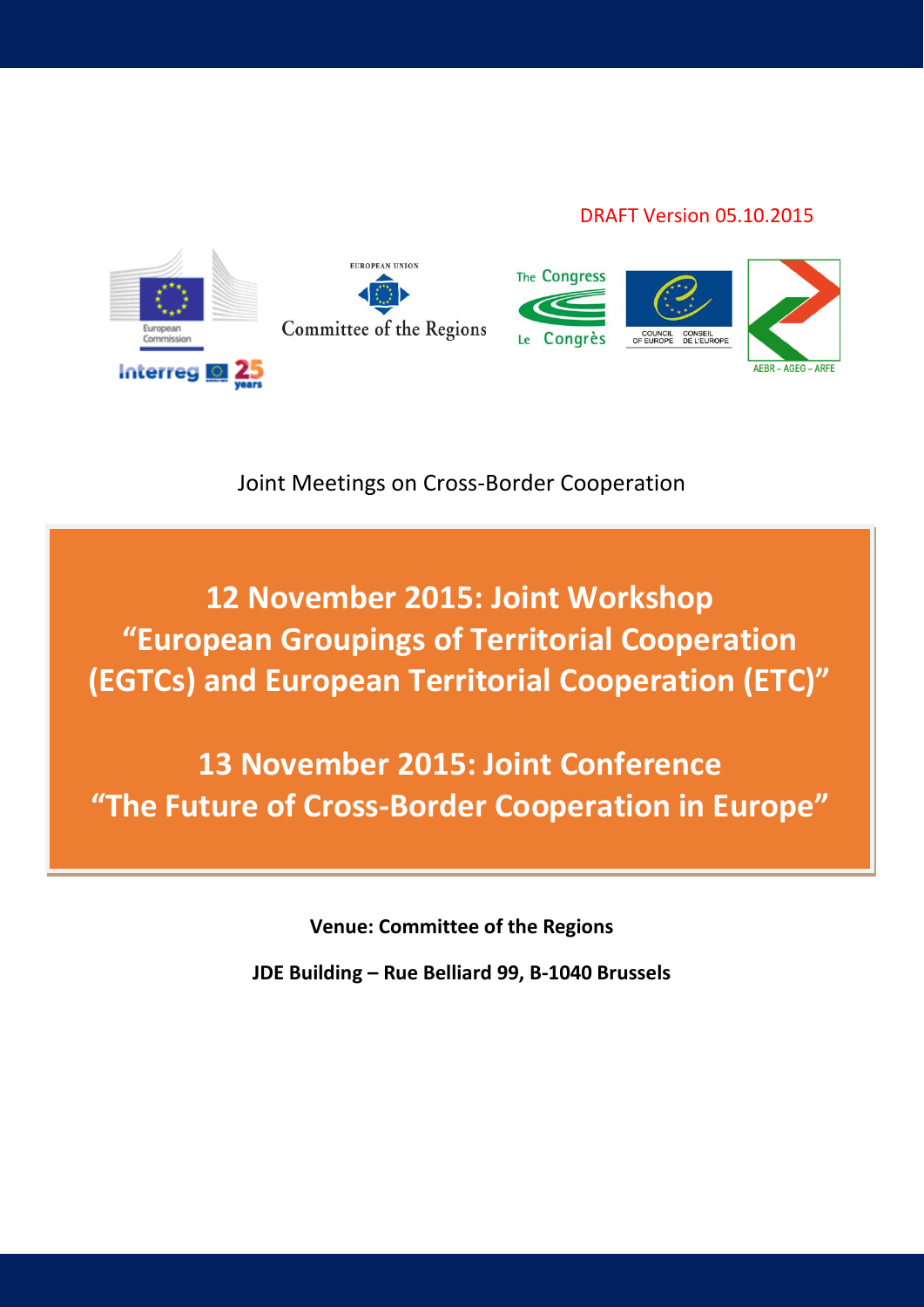Cross-border cooperation (CBC) has developed for more than 50 years (initiated formally in the EUREGIO at the German-Dutch border, in Scandinavia and in the Upper Rhine area). There was one common aspect in all these areas: the cooperation was not limited to certain selected topics, but included all areas of life, as for example it was the case in 1972 with the first EU funded cross-border action programme for the EUREGIO.

In close cooperation with the Association of European Border Regions (AEBR) the Council of Europe organised for more than twenty years European-wide conferences on cross-border topics and launched the Madrid Outline Convention as a first approach for a cross-border legal instrument thirty-five years ago.

Since 1990 the evolution of CBC was even more accelerated thanks to the EU programme INTERREG. The idea was developed during the eighties in cooperation with AEBR, ensuring longer-term support to cooperation. In 2006, a legal instrument for territorial cooperation (the EGTC) applicable in the whole EU facilitated even more opportunities for CBC. The AEBR elaborated the baseline study for this instrument.

The EU INTERREG programmes are more and more aligned with the priorities of cohesion and regional policy, and do not finance the whole range of topics. In the same time, in many member States and in border areas it seems as if there is a certain tendency to equate CBC more and more with INTERREG funding.

Best practices identified and INTERREG evaluations implemented by the European Commission show that CBC goes beyond INTERREG. CBC includes all areas of life, is based on mid- and long-term strategies, where common projects have to fit in, and it is most successful when implemented on a regional or local level in partnership with national governments, the EU, civil society and NGOs.

Therefore, successful CBC is closely linked to well-functioning regional and local democracy, spatial planning and the development of region-specific objectives with regard to cross-border development (mid- and long-term strategies). It is a CBC task to examine what the regional and local levels can do to achieve their objectives, which national means from both sides of the border can be used and which priorities can be implemented with INTERREG support. As many cross-border problems and tasks have above all national, but often also European and global causes, the States, the EU and the Council of Europe are responsible for giving their support, and for this they need border regions and cross-border structures as partners. A cross-border organisation with a recognised cross-border legal form is a more suitable partner than a private-law organisation.

During the workshop on EGTCs and ETCs on 12<sup>th</sup> November we will check the state-of-the-art and perspectives, and the common conference on 13<sup>th</sup> November will tackle the future of CBC in general, not only with regard to EU programmes, taking into account the above mentioned aspects. The added value of CBC for border regions and for Europe, its contribution to cross-border territorial integration, new opportunities for growth and jobs, a better cooperation with neighbouring States and between third countries, and a better use of future chances (energy, health care, public services, education, modern means of communication, etc.) need to be further elaborated, as well as the elimination of existing obstacles.

Also in the name of our conference partners, the **Directorate General for Regional and Urban Policy of the European Commission**, the **Committee of the Regions**, and the **Congress of Regional and Local Authorities of the Council of Europe**, whom we would like to thank a lot for their generous cooperation and support, you are cordially invited to join us in Brussels!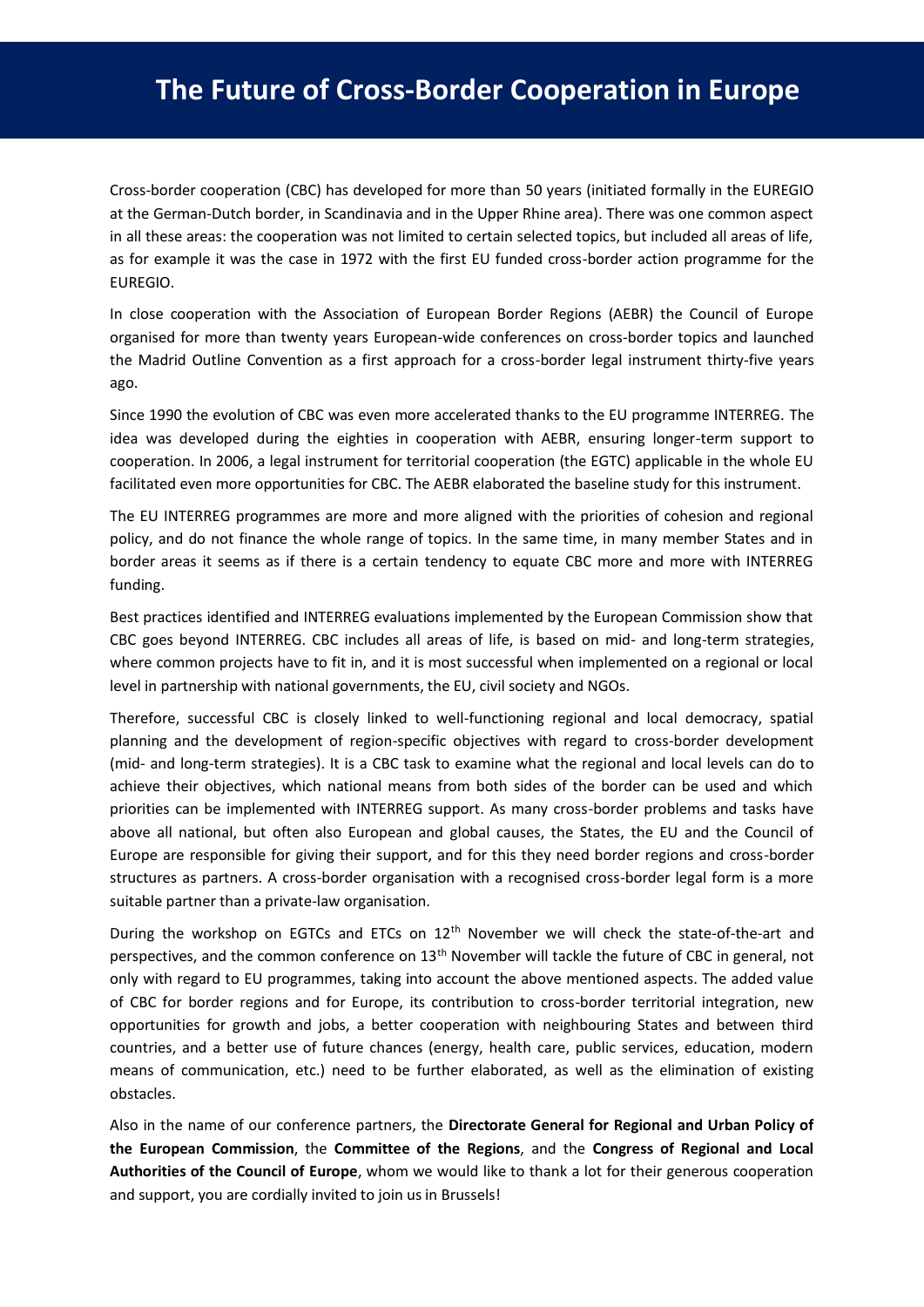### **12 November 2015**

# **"European Groupings of Territorial Cooperation (EGTCs) and European Territorial Cooperation (ETC)"**

### **PRE-CONFERENCE WORKSHOP IN COOPERATION WITH THE EGTC PLATFORM OF THE COR**

**Venue: Committee of the Regions**

| 09.30 | Registration                   |                                                                                                   |
|-------|--------------------------------|---------------------------------------------------------------------------------------------------|
| 10.00 | <b>Opening</b>                 | <b>EGTC</b><br><b>Platform of European Groupings</b><br>of Territorial Cooperation<br><b>GECT</b> |
| 10.30 | 1 <sup>st</sup> Round Table    | <b>EUROPEAN UNION</b>                                                                             |
| 11.30 | <b>Coffee Break</b>            |                                                                                                   |
| 12.00 | 2 <sup>nd</sup> Round Table    | Committee of the Regions                                                                          |
| 13.00 | <b>Conclusions and Closing</b> |                                                                                                   |
| 13.30 | Lunch                          |                                                                                                   |

**Remark: In the afternoon, there will be meetings of the AEBR Task Forces in different venues in the European quarter. These workshops will last two hours (from 15:30 to 17:30. The venues and programmes are under preparation by the different Task Forces and information will be provided in due time.** 

### **18.00 Evening Event – Reception at the Representation of North Rhine-Westphalia in Brussels on invitation of AEBR (Please note that due to limited capacity, the AEBR will sent the personalised invitations on a 'first registered, first served' basis)**

(Rue Montoyer 47, B-1000 Brussels; Phone: +32 (2) 739-1775)

**..**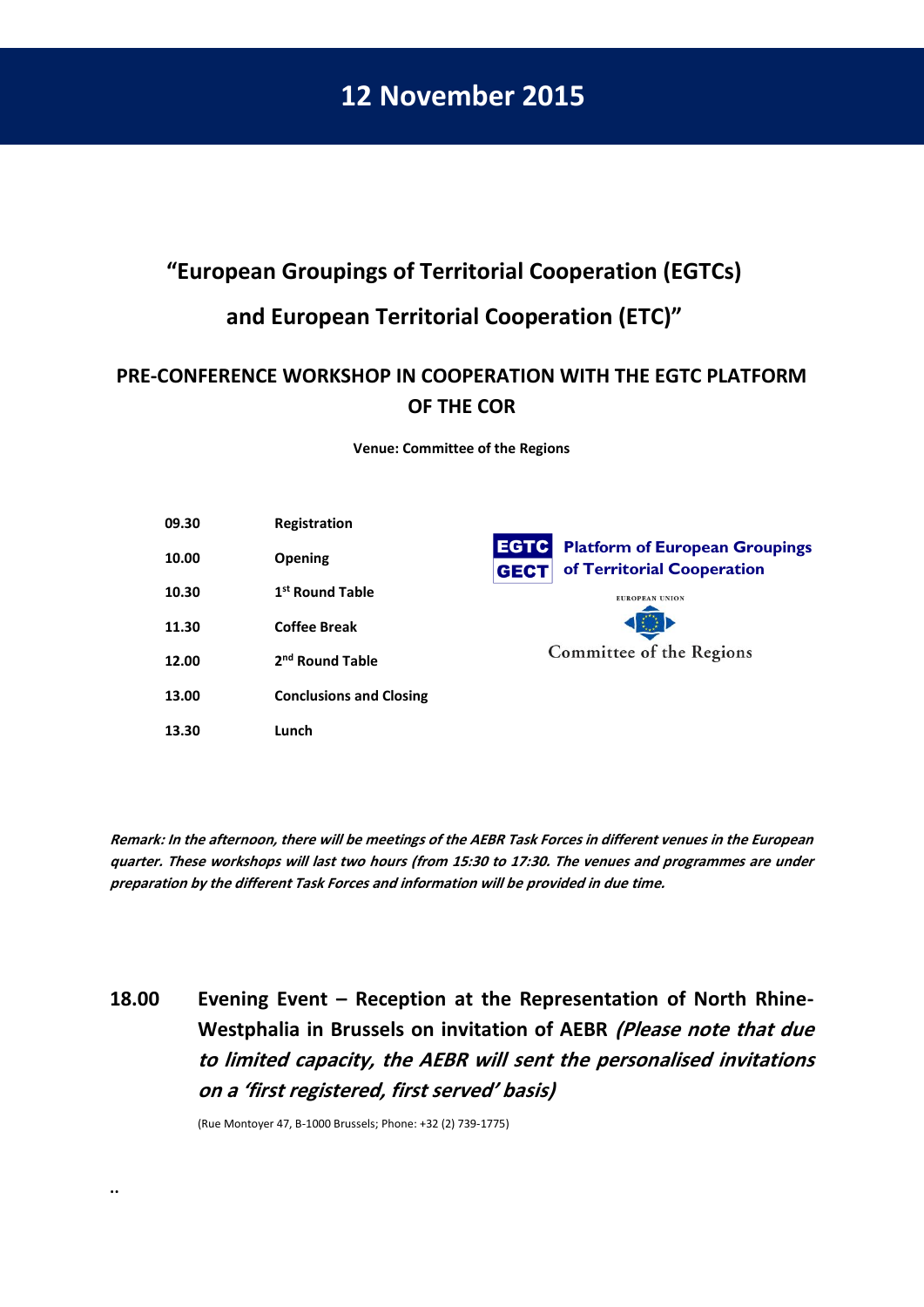## **13 November 2015**

| 08:30       | Registration                                      |                               |                                          |                           |
|-------------|---------------------------------------------------|-------------------------------|------------------------------------------|---------------------------|
| 09:00-10.30 | AEBR statutory meetings on separate invitation    |                               |                                          |                           |
| 10:30       | Coffee Break, Registration                        |                               |                                          |                           |
| European    | <b>EUROPEAN UNION</b><br>Committee of the Regions | The Congress<br>Congrès<br>Le | <b>CONSEIL</b><br>COUNCIL<br>DE L'EUROPE | <b>AEBR - AGEG - ARFE</b> |

### **"The Future of Cross-Border Cooperation in Europe"**

#### **Joint conference of AEBR, the Directorate General for Regional and Urban**

#### **Policy of the European Commission, the Committee of the Regions and the**

**Congress of Local and Regional Authorities of the Council of Europe**

Venue: Committee of the Regions, Room JDE 52

Conference Languages: EN, FR, DE, ES

#### 11:00 **Opening and Welcome**

.

Interreg **Q** 25

**Karl-Heinz Lambertz**, President of AEBR, President of the Parliament of the German-Speaking Community of Belgium

#### **Keynote speeches**

**Walter Deffaa**, Director General, Directorate General for Regional and Urban Policy, European Commission (to be finally confirmed)

**Gudrun Mosler-Törnström**, President of the Chamber of Regions of the Congress of Local and Regional Authorities of the Council of Europe, Vice-President of the regional parliament (Landtag) of Salzburg (confirmed)

**Markku Markkula**, President of the Committee of the Regions (confirmed)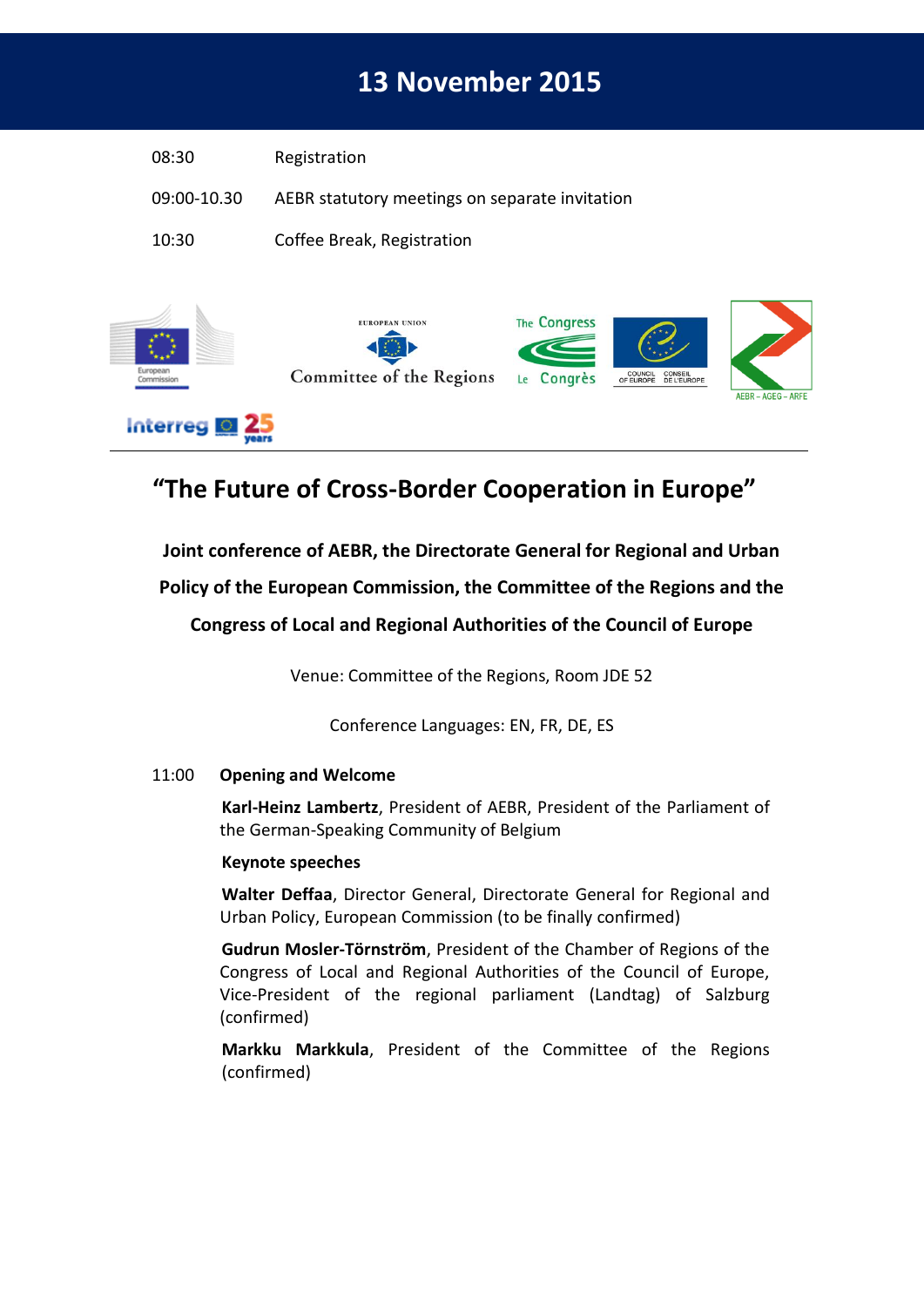





#### 11:45 **Cross-Border Cooperation: Corner Stone and Cement of the European House**

A European Task and Political Priority of the EU

**Chair: Karl-Heinz Lambertz**, President of AEBR, President of the Parliament of the German-Speaking Community of Belgium

**Walter Deffaa**, Director General, DG Regional and Urban Policy, European Commission (confirmed)

Cross-Border Cooperation – Key for Territorial Integration

**Martín Guillermo Ramírez,** Secretary General AEBR

How to further improve cross-border cooperation at regional/local level?

12:30 Lunch (on invitation of the Congress of Local and Regional Authorities of the Council of Europe)

#### 13:30 **Cross-Border Cooperation: Added Value for Cross-Border Regions and Europe**

Using Opportunities and overcoming Obstacles at Internal and External Borders/ Third Countries

**Chair**: **Andreas Kiefer**, Secretary General of the Congress of Local and Regional Authorities of the Council of Europe

**Iskra Mihailova,** Chair of the Committee on Regional Development, European Parliament (confirmed)

**Lena Andersson Pench**, Director, DG Regional and Urban Policy, European Commission (confirmed)

**Nathalie Thiberge,** Programme Manager, Directorate-General for European Neighbourhood Policy and Enlargement Negotiations (DG NEAR) (confirmed)

**François Maïtia**, Vice-President of AEBR, Vice-President of Région Aquitaine (FR) (confirmed)

**Czesław Fiedorowicz**, President of Euroregion Spree-Neiße-Bober (PL/DE), Speaker of the Polish border regions (tbc)

15:00 Coffee break